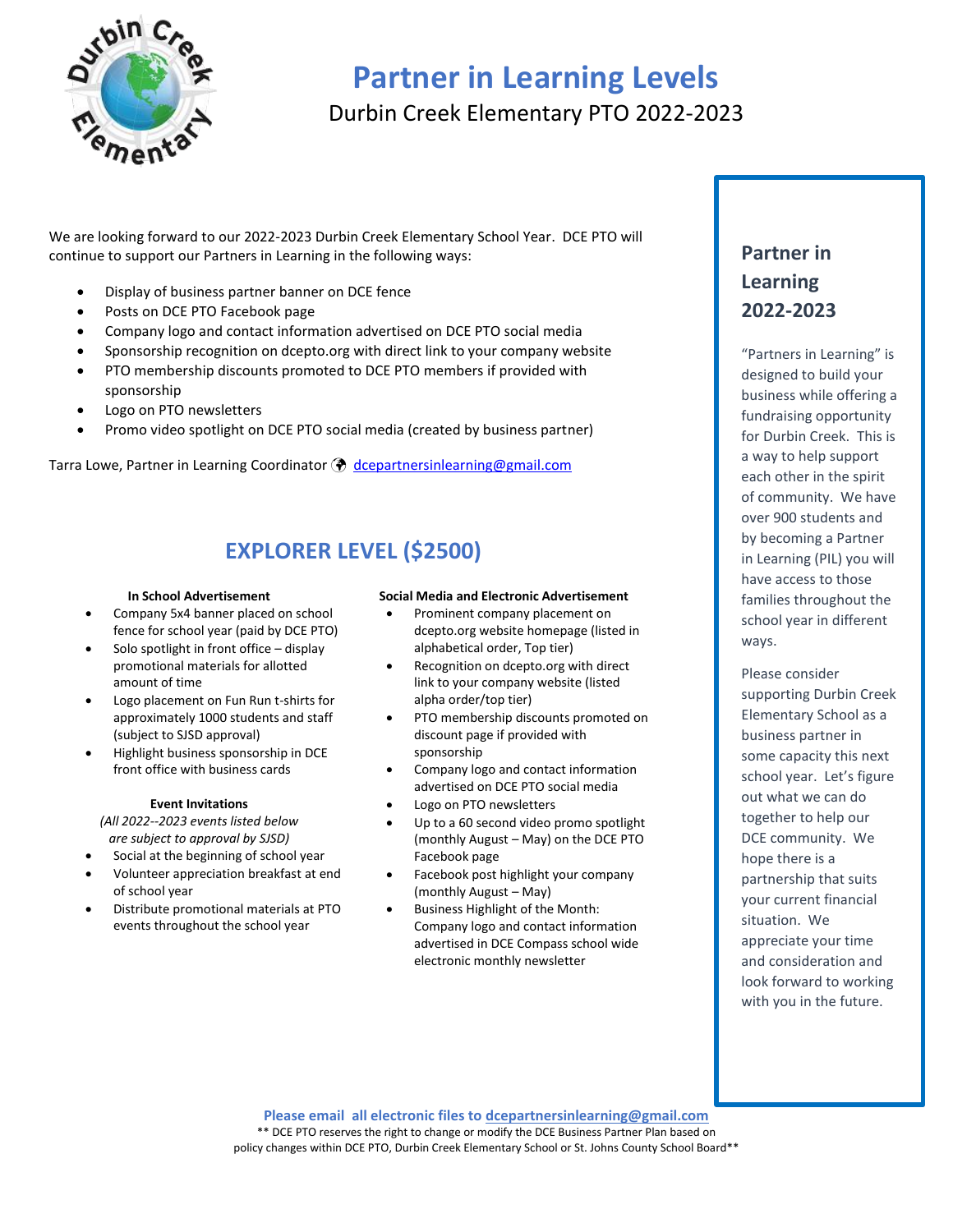

# **Partner in Learning Levels** Durbin Creek Elementary PTO 2022-2023

# **TRAILBLAZER LEVEL (\$1200)**

#### **In School Advertisement**

- Company 5x4 banner placed on school fence for school year (paid by DCE PTO)
- Solo spotlight in front office display promotional materials for allotted amount of time
- Highlight business sponsorship in DCE front office with business cards

#### **Event Invitations**

*(All 2022-2023 events listed below are subject to approval by SJSD)*

- Social at the beginning of school year
- Volunteer appreciation breakfast at end of school year
- Distribute promotional materials at PTO events throughout the school year

#### **Social Media and Electronic Advertisement**

- Recognition on dcepto.org with direct link to your company website (listed alpha order/2ND tier)
- PTO membership discounts promoted on discount page if provided with sponsorship
- Company logo and contact information advertised on DCE PTO social media
- Up to a 60 second video promo spotlight (3 times per school year) on the DCE PTO Facebook page
- Facebook post highlighting your company (6 times during school year)

## **PIONEER LEVEL (\$600)**

#### **In School Advertisement**

- Company 3x2 banner placed on school fence for school year (paid by DCE PTO)
- Highlight business sponsorship in DCE front office with business cards

#### **Event Invitations**

#### *(All 2022-2023 events listed below are subject to approval by SJSD)*

- Social at the beginning of school year
- Volunteer appreciation breakfast at end of school year
- Distribute promotional materials at PTO events throughout the school year

#### **Social Media and Electronic Advertisement**

- Recognition on dcepto.org with direct link to your company website (listed alpha order/3<sup>RD</sup> tier)
- PTO membership discounts promoted on discount page if provided with sponsorship
- Company logo and contact information advertised on DCE PTO social media
- Up to a 60 second video promo spotlight (1 time per school year) on the DCE PTO Facebook page
- Facebook post highlighting your company (3 times during school year)

# **ADVENTURER LEVEL (\$300)**

#### **In School Advertisement**

• Highlight business sponsorship in DCE front office with business cards

#### **Event Invitations**

*(All 2022-2023 events listed below are subject to approval by SJSD)*

- Social at the beginning of school year
- Volunteer appreciation breakfast at end of school year

#### **Social Media and Electronic Advertisement**

- Recognition on dcepto.org with direct link to your company website (listed alpha order/4TH tier)
- PTO membership discounts promoted on discount page if provided with sponsorship
- Company logo and contact information advertised on DCE PTO social media
- Facebook post highlighting your company (1 time during school year)

**Please email all electronic files to [dcepartnersinlearning@gmail.com](mailto:dcepartnersinlearning@gmail.com)** \*\* DCE PTO reserves the right to change or modify the DCE Business Partner Plan based on policy changes within DCE PTO, Durbin Creek Elementary School or St. Johns County School Board\*\*